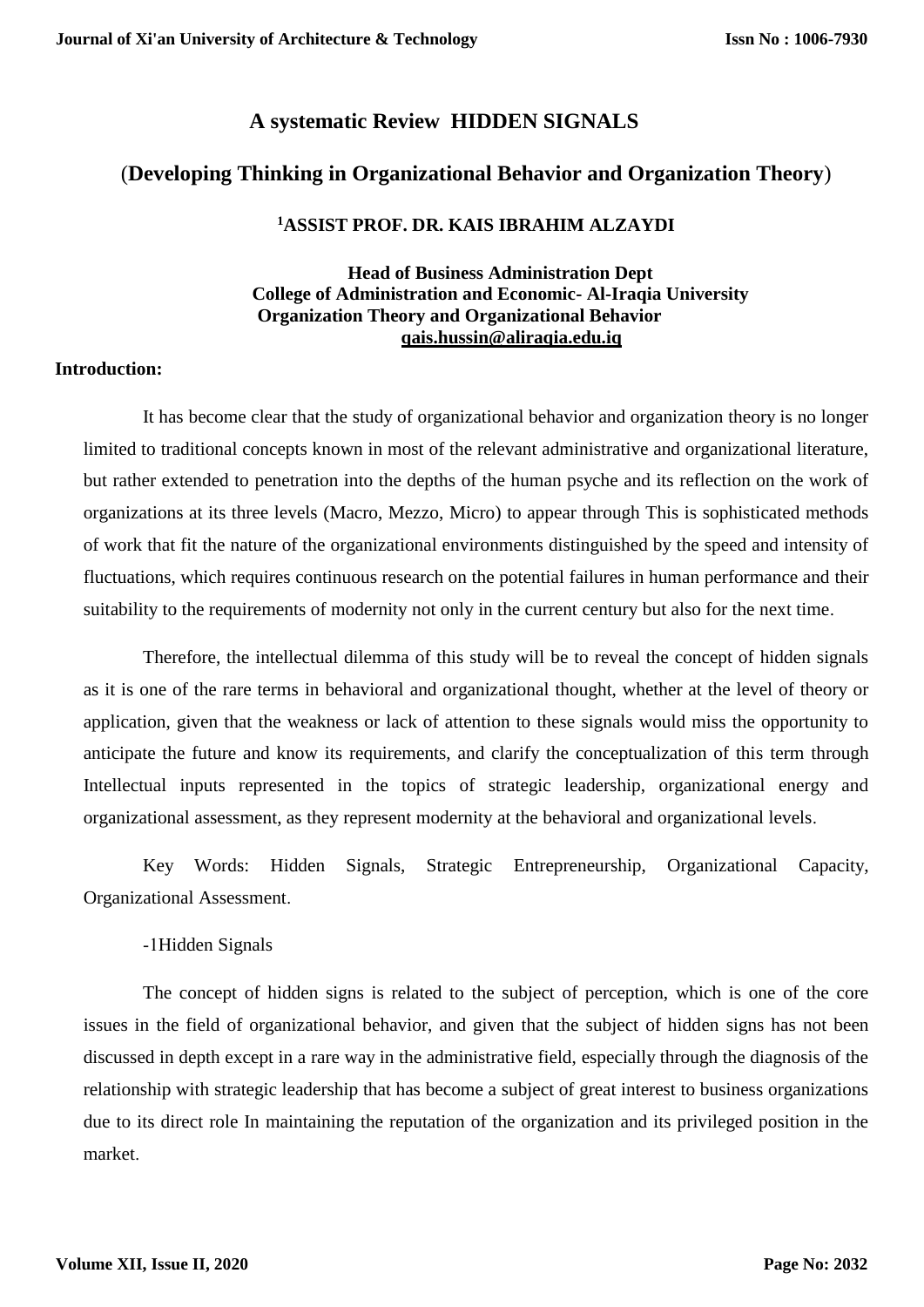The main assumption of hidden signals is to make judgments based on the initial impressions, that is, the actions that are apparent without being aware of all the objective details and therefore there will be errors in the evaluation and human understanding processes (Valdesolo, 2013,1), a there are certain events that have not been highlighted or attention to their contents or Understanding it properly can indicate future changes whose dimensions must be defined and prepared for.

From the point of view of psychology, the failure to absorb hidden signals is due to the phenomenon of cognitive dissonance that occurs due to lack of information or weak coordination of knowledge (Lester & Yang, 2009,658-62), which leads to poor expectations for future events. It is worth noting that there are synonyms such as weak signals, silent signs, early warning, sudden events, emerging issues and seeds of change (AL-Joubori, 2019,70 & Derbyshire, 2016,48 & Nikandar, 2002,5 & Merhrabanfar, 2014,212 & Kotroe, et.al, 2009,138 & Mendocan ,, et.al, 2012,220), however, the researcher believes that it is preferable to adopt the term hidden signals because they are hidden from the perceptions of the human mind.

The theory (Freed.W.Riggs) came to the prism to show that the transition of societies from agricultural to industrial or developed is similar to what happens exactly in the prism's work in the science of physics, as the prism has three sides and the light bundle passes from a particular side and exits from another side which is a package Multicolored light, and this difference in the nature of the light beams takes place in an intermediate region in which the occurrence of the (hidden signal area) must be understood, and otherwise the phenomenon or event will be incomprehensible and it is not possible to understand or determine the future effects of it (Peng, 2008,214-16) Thus, this theory was the first to refer to the concept of hidden signs without calling it by that name His functional structural approach focused on his theory represents a three-dimensional model consisting of the initiation, treatment, and occurrence of the phenomenon.

On the administrative side, the term weak signals has been used in place of the term hidden signals (despite the similarities between them) through strategic thought that assumes that the organization must have a strategic early warning system and work through it to survey the surrounding environment in order to identify weak signals that indicate the possibility of changes Futuristic and then investing these signals in a proactive interaction with these variables and thus avoid the risks that could occur if they do not respond to them early (Al-Joubori, 2019,68)

 For the purpose of clarifying the relationship between the science of organizational behavior and the concept of hidden signs, the matter requires touching upon the concepts of the process of perception. The basis for perception is that it is a process by which the selection, organization and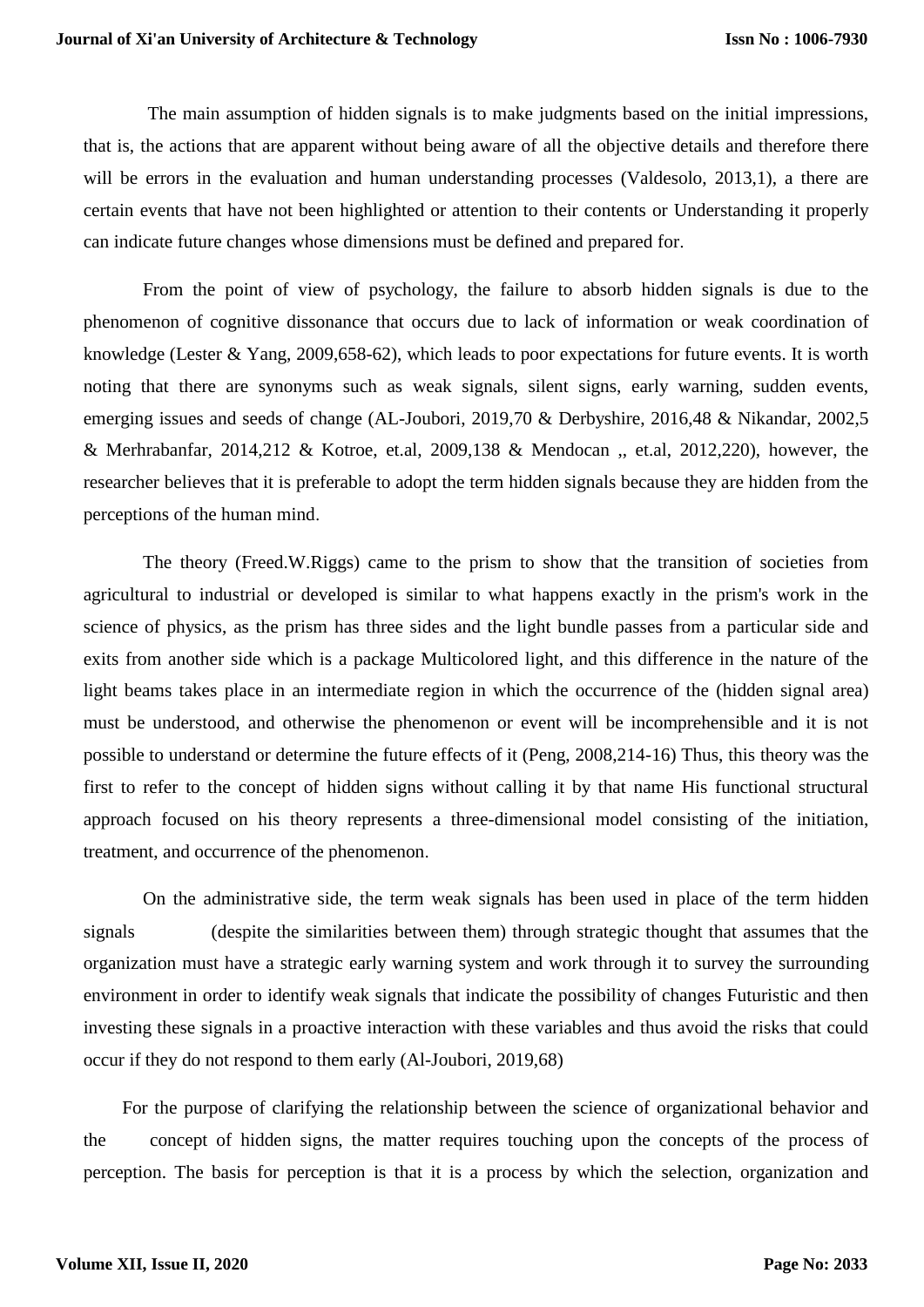#### **Issn No : 1006-7930**

evaluation of environmental stimuli are made and make them meaningful to the individual (Kolb & Ruib, 1995,94), is the choice Perceptions that it is the mental activity through which the surrounding stimuli are purified to the extent that they can deal with the most important stimuli (Hellrigel  $\&$ Woodman, 1989,62) and this is done through internal factors including personality, attitudes, values, previous experience and expectations (Pien & Peng, 1995,38-Scott & Mitchel (1976,84-Hammond & Raiffa, 1998,52) External, it is represented by the cultural aspect and the nature of the thing to be perceived (Den & Hippler, 1969,334-35). The cultural aspect is revealed through the variation in the patterns of perception depending on the cultural characteristics of the medium in which they live, either aspects that relate to the nature of the perceived object such as distinction, the severity of the perceptive, his movement, size and frequency, in addition To the point of getting used to it.

After the selection process comes the process of organizing perceptions, that is, pre-selected stimuli or environmental effects. The human mind directly processes the information received and classifies it into categories (Scheme) that are easy to understand and deal with (Schermerhom & Osborn, 1997,72.)

The third stage is the Interpretation or Evaluation in which the judgment or conclusion that the individual gives to the stimulus or event concerned is made and its perception is organized. Here the difference in judgment appears based on environmental and personal characteristics.

Some researchers have added a fourth stage called Retrieval, which is a mental feature of the personality through which the information stored from the memory is recalled when needed, many people fail to retrieve some information or remember it due to the decay in the memory Only certain information can be remembered (Shermerhorn & Osborn, op.cit, 1997,74.(

It is worth noting the Perceptual Distortions phenomenon that occurs due to a number of errors represented by Balati ((Hellriegel & Woodman, 1989,13-6-Schermerhorn & Osborn, 1997,74-7:)

-1-1-1Selective Perception: It is the tendency to perceive things that are consistent with the needs of the individual, its values and trends, in addition to avoiding perceptions that may cause a disorder in the individual, such as what happens to some when they face confusing or confusing situations, and trying to avoid them or escape Of which.

-1-1-2Profiling (Stereotyping): It is the tendency to index things and place them within certain classifications so that the properties of those things are interpreted exclusively within the classification in which they were placed with the intention of reducing the complexity of the perceived subject (subject of interest.)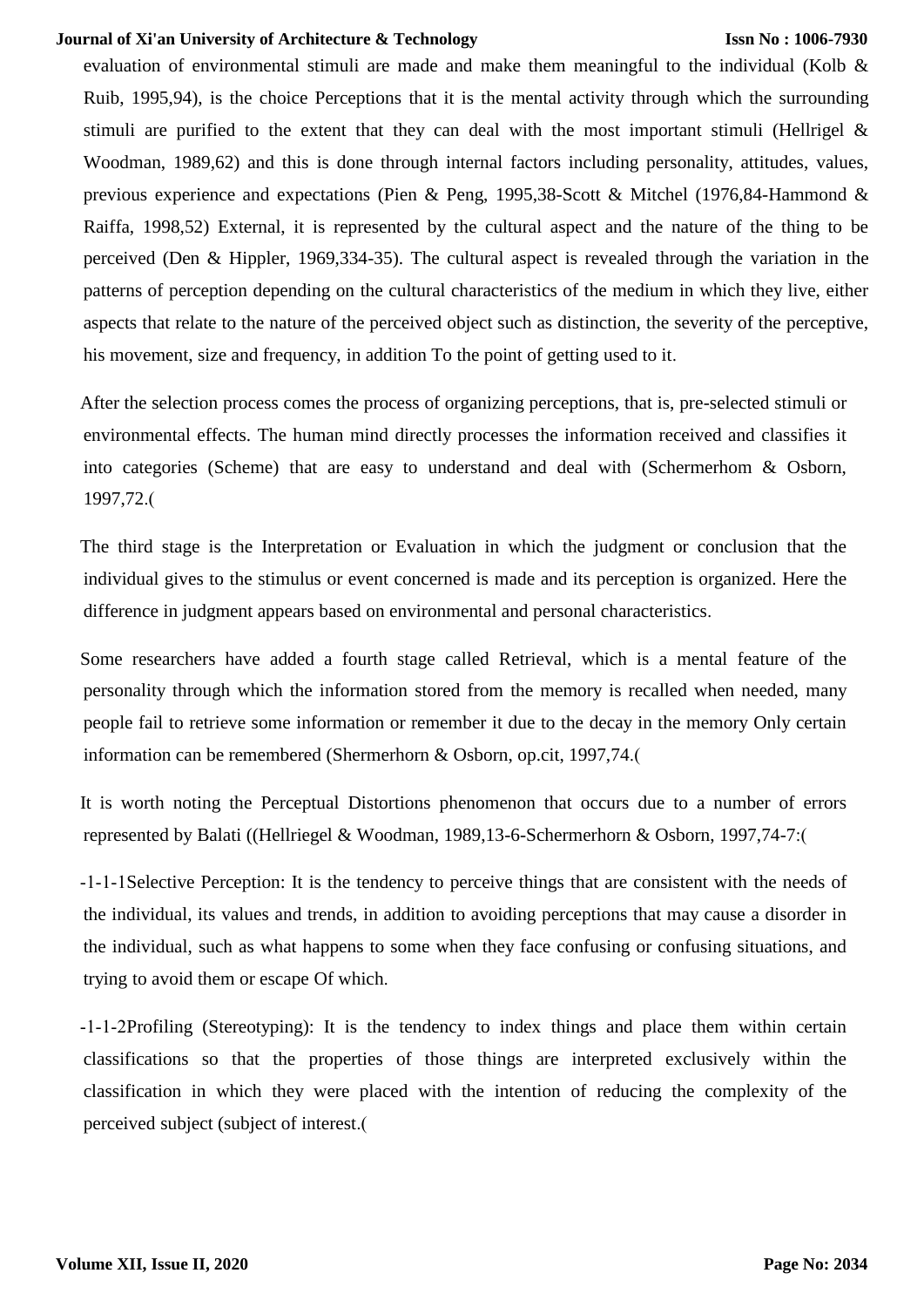- 1-1-3Hallo Effect: It is another cognitive error that occurs when an individual evaluates a specific subject based on a single initial impression, whether positive or negative, such as what happens when a person meets for the first time, it is evaluated based on his appearance or method His words.

-1-4-1Projection: It is a psychological defensive way by the individual by dropping the blame on others to alleviate his guilt or evading a mistake he committed, and at the same time it is an attempt to drop the feelings, tendencies and motivations of the individual over others, for example when the manager fears From making a decision, he tries to portray the fear that the organization's employees have more than it makes that decision.

-1-5-1Pygmalion Effect: It is also called Expectancy, which is the tendency to find a person or a comfortable position that suits the expectations of the individual in the sense of trying to bring the difference between what the individual desires and creating what supports his expectations depending on what relaxes To him himself.

The foregoing shows that hidden signals are in fact due to human weakness or lack of understanding due to the disturbance of the cognitive aspects of individuals and thus this will cause weak judgment process and rational expectation of future events in the sense that they are hidden on the human mind.

Finally, the researcher believes that one of the important behavioral techniques that helps in mitigating the effects of weak or unrecognized hidden signals is relying on a behavioral reference comparison technique that contributes to stimulating and enhancing cognition through developing performance and increasing the effectiveness of work within the team.

## -2Strategic Entrepreneurship

From the perspective of organizational thought, the topic of strategic leadership and because of its recent emergence in 1999 (Klein, et.al, 2012,1) is of great importance to organizations as it represents a contemporary challenge in light of new global variables and complex and changing business environments and the transformation of conflict in the world from conflict Ideology to economic conflict. Thus, the competition process has become focused on the future and how it is formulated for the benefit of organizations through strategic behavior aimed at creating value, creating and investing smart opportunities and transforming opportunities into sustainable competitive advantages ( $\&$ Arikan, 2001,126 (Barney (Kraus & Kauranen, 2009,1)) One of the basics of strategic leadership is the formulation of a For a strategy and its implementation requires cognitive mental properties such as alertness, creativity and wisdom through a non-random cognitive system to ensure response to important environmental changes. Among the main constraints of strategic leadership are the wrong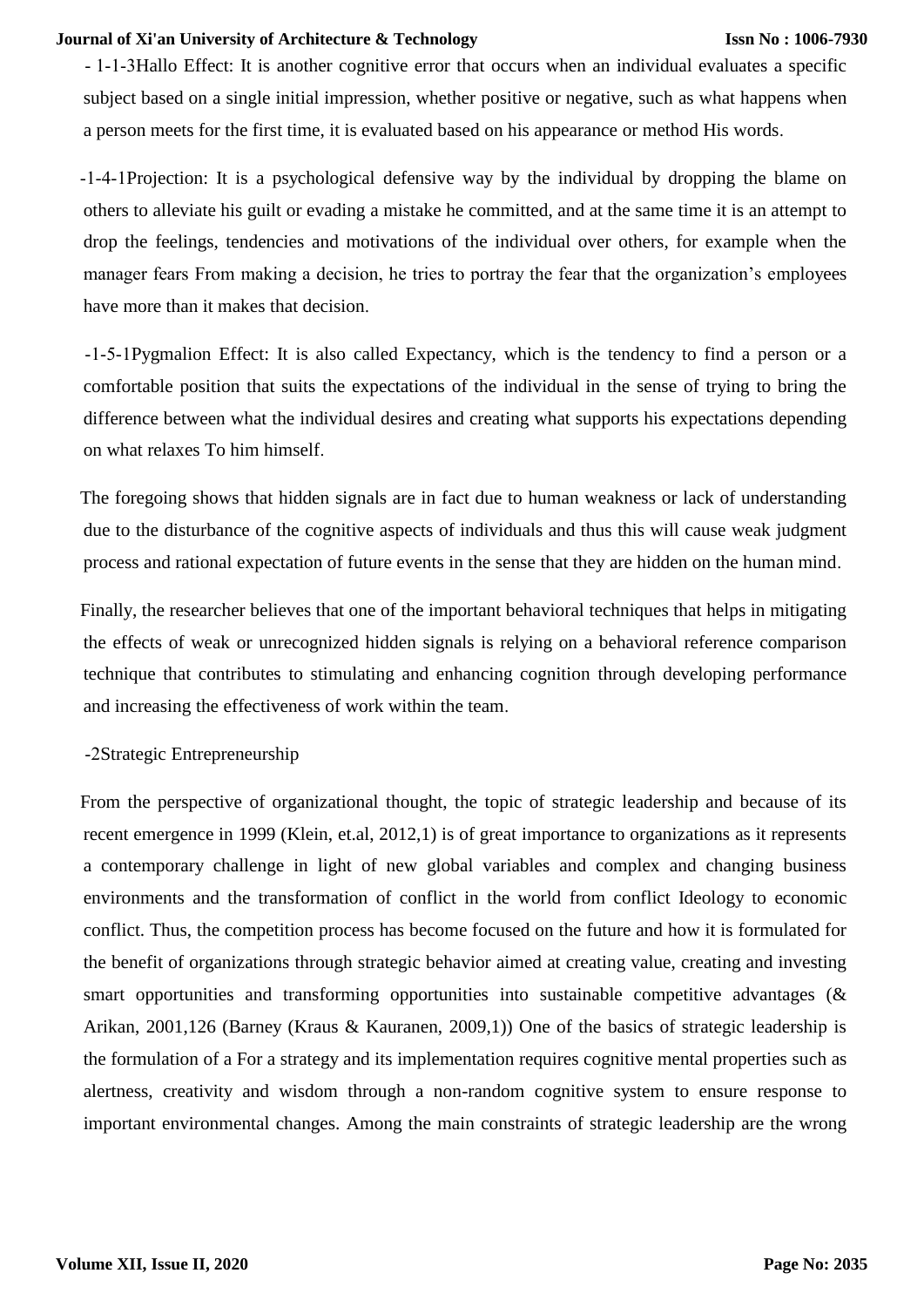orientation of reward and evaluation systems, strict control systems, inflexible budgeting systems, random costs, and rigidity in planning (Morris, et.al, 2002, 173.

Entrepreneurship is a complex and multidimensional phenomenon, and the concept of leadership in organizations was first reappeared in (1985) due to the rapid changes in various fields and the need to adopt procedures to find a different thing of value and discover opportunities taking into consideration the risk factor to go to the future with sound steps.The basis of the relationship is between hidden signals and strategic leadership through the Entrepreneurship Mindset, whose maturity requires a sequential arrangement of a complex mental processes represented by intelligence, intelligence, understanding and thinking, all of which contribute to the interpretation of data and put it in its correct framework and thus will generate understanding and flexible comprehension of the requirements The Future This is what behaviorists asserted is that entrepreneurs build their mental perceptions of searching for untapped opportunities in the market that are not exploited by others (Mitton, 1989,12). Here there may emerge hidden signals that may hinder appropriate rational decision-making due to reliance on intuition and abstract intuition without conscious awareness (Bouchrd, 2001,5). What hinders entrepreneurship as a mental activity is basically a weakness or confusion of perception that leads to inactivity in the behavior towards future requirements Take note of its requirements (Hsieh, et.al, 2007,1258). An excellent example of the importance of hidden signs and how to invest them is Isaac Newton's note of the fall of an apple from the tree. This note raised the question inside (Why did the apple fall in this way?) Knowing that many people noticed the fall of apples but did not think about knowing the reason, So Newton's question was the beginning of the discovery of the law of gravity, which added to the science of physics a very important knowledge of today.

> The conceptual relationship between hidden cues and between strategic leadership is also based on the fundamentals of cognitive psychology

> cognitive psychological science)) sometimes called perceptual psylogical science

> He is interested in studying how Reasoning, Problem Solving, and Problem Solving (Schunk, 2009,14).

> Among the mental processes that cognitive psychology is concerned with is the perception that includes the physical senses in addition to the cognitive mental processes involved in translating the actions of those senses in a correct way and this is how individuals understand the world in which they live to the future (Chery, 2013,20), Among the factors that cause poor cognitive impairment to occur is the so-called Cognitive Load theory (Sweller, 1988) that indicates the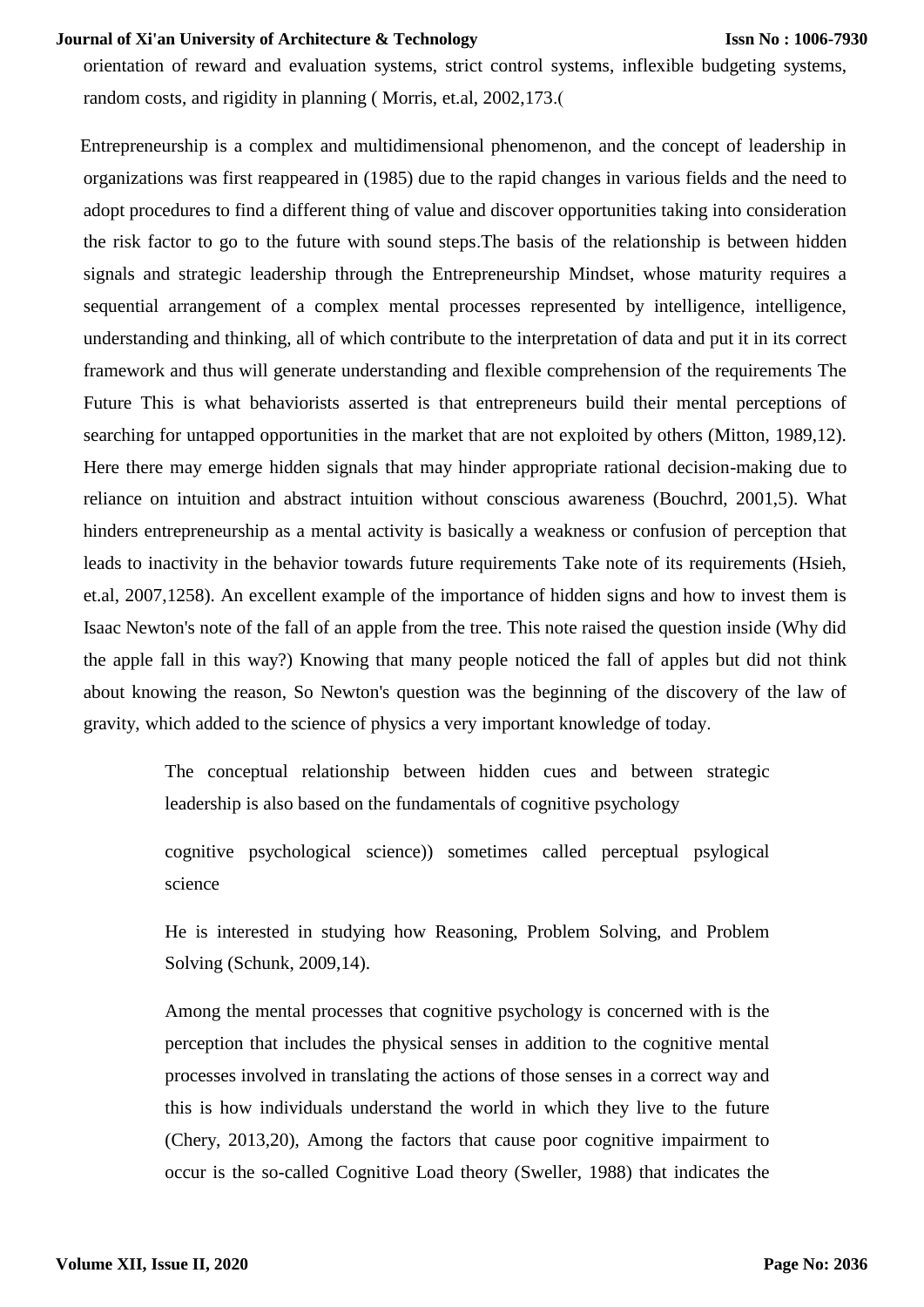presence of information or data in excess of mind-carrying energy represented by memory and thus confusion in the cognition process. (Coper, 1998,42)

It is the calculated adventure (Erikson & Thunberg, 2006,15) or the permanent ability to invest opportunities within available resources (Barringer& Ireland, 2008,6-8).The uniqueness in the entrepreneurship is an action that results from unique and distinct personal characteristics that lead to desirable organizational success and high performance. One of the characteristics of entrepreneurship is its close connection with the process of change that is one of the topics, which has a distinct impact on the organizations' success and its sustainability because of its link with the culture of the organization and its physical, cognitive and human potential and organizational structure, that characterized by inclusiveness. The goal of change is to transform the organization from its reality into a better condition that is characterized by desirability and achieves its goals ((Skiibbins, 1974, 9).Energy is associated with the efficiency of the change process, as it is considered the driving and supportive force to provide the appropriate infrastructure in order to make the change rational and consistent with environmental conditions and its sharp fluctuations, in addition to being an expression of the will of the organization at all levels to achieve sustainable proactivity and superiority over competitors. Entrepreneurship differs from change by being the strength of the organization's position within the sector in which it operates, and its superiority, rapid absorption of market requirements and modality through which can achieve the required positioning (Fit)

#### **3-Organizational assessment**

The essence of this approach is that it is a procedural model for diagnosing organizational processes from the behavioral, social and organizational aspects (Van De Ven, 1980), or because it is concerned with measuring variables related to the quality of organizational behavior and the extent of organization effectiveness (Nader, 1980 Lawler, 1980) (Velasco) , 1985, p29-33)There were sober intellectual models that contributed to the establishment of this approach, among the most famous of which are (Lucia, 1987, p101-27):-

## **Individual model (1970)**

This model was the intellectual and scientific product of four researchers in the field of the organization (Campbell, Dunnete, Lawler, Weick, 1970), and was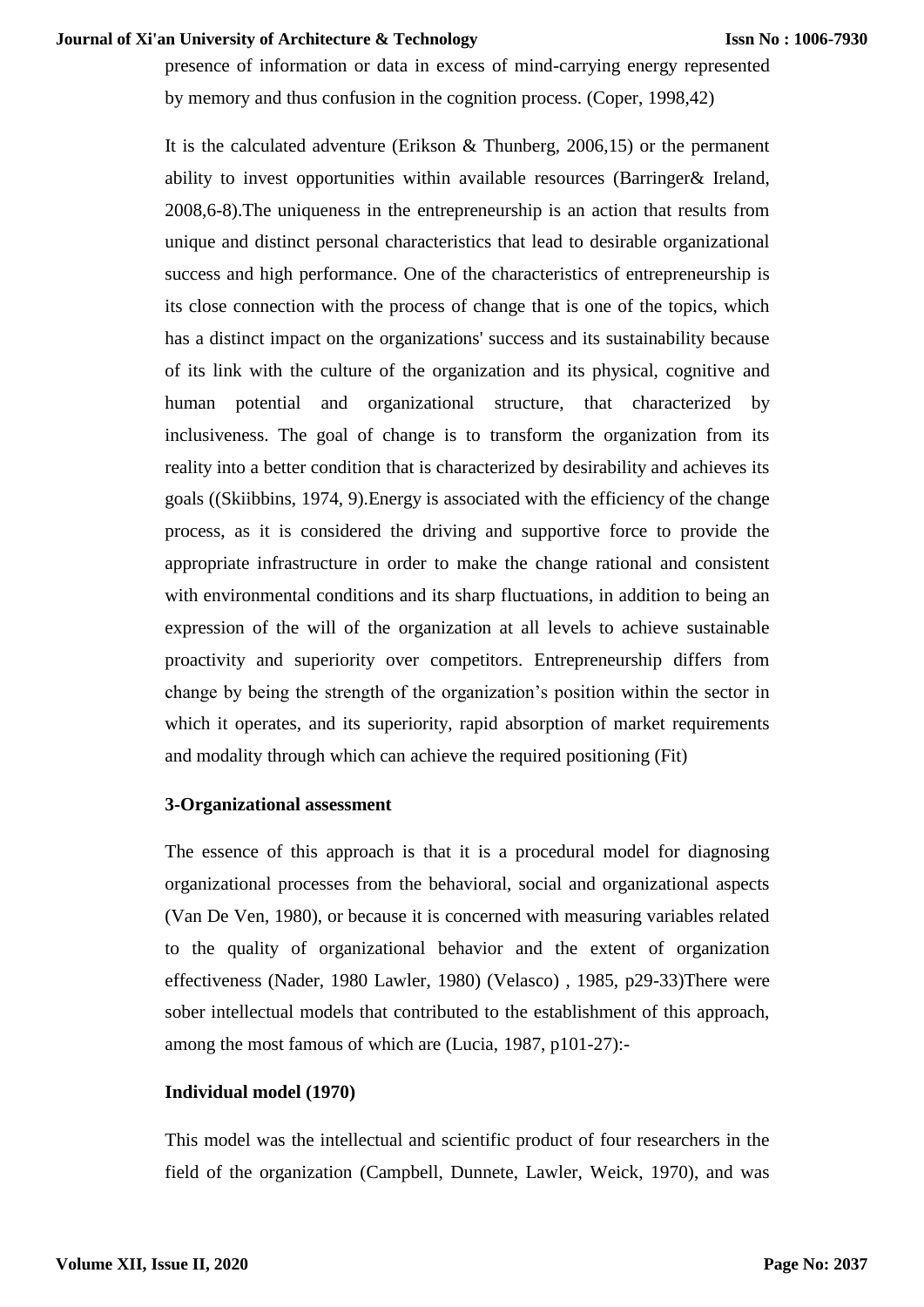called the individual model as it focuses on the micro level in the analysis of organizations. The three main pillars of this model are represented in the individual differences (personality traits, readiness, level of ambition, expectation, a level of intelligence), and processes (behavior during work and the level of implementation) and finally the results (behavioral effects at the organizational level and effectiveness).

# **Collective payoff Model (Mooris&Hakman, 1975)**

This model is concerned with small groups in the workplace, and depends on the interactive level (Mezzo) in the analysis of organizations, it consists of three elements, the inputs (collective components in terms of group quality and degree of cohesion), processes (the interaction of cognitive abilities, effort and implementation strategies), outputs (outcome of group interaction and time).

# **Differentiation and integration model (Lawrence&Lorch, 1967)**

This model is based on the micro level in the analysis of organizations. The differentiation occurs when the organization achieves the linking relationships between individuals and groups, on the one hand, with the internal components of the organization, on the other hand, while integration takes place through coordination to achieve cooperation between individuals themselves and groups as well.

# **The integrated behavior model(Evancevich&Wallace,1977)**

The philosophy of this model is represented in the overlap and integration of individual, collective, and organizational variables and their interactive effect on the outputs, thus, this model combines the three levels to analysis organizations(Macro, Mezzo, Macro)taking into consideration that the organization under this model is an open format in response to environmental requirements. Organizational assessment under this model is carried out through the quality of the structure design, operations, rewards systems, and proactive response to the reasons for organizational change and core capabilities.

## **The organization cultural model (Perez Velasco, 1984)**

One of the advantages of this model is that it depends on the anthropology of the organization in which the individual, collective and organizational variables are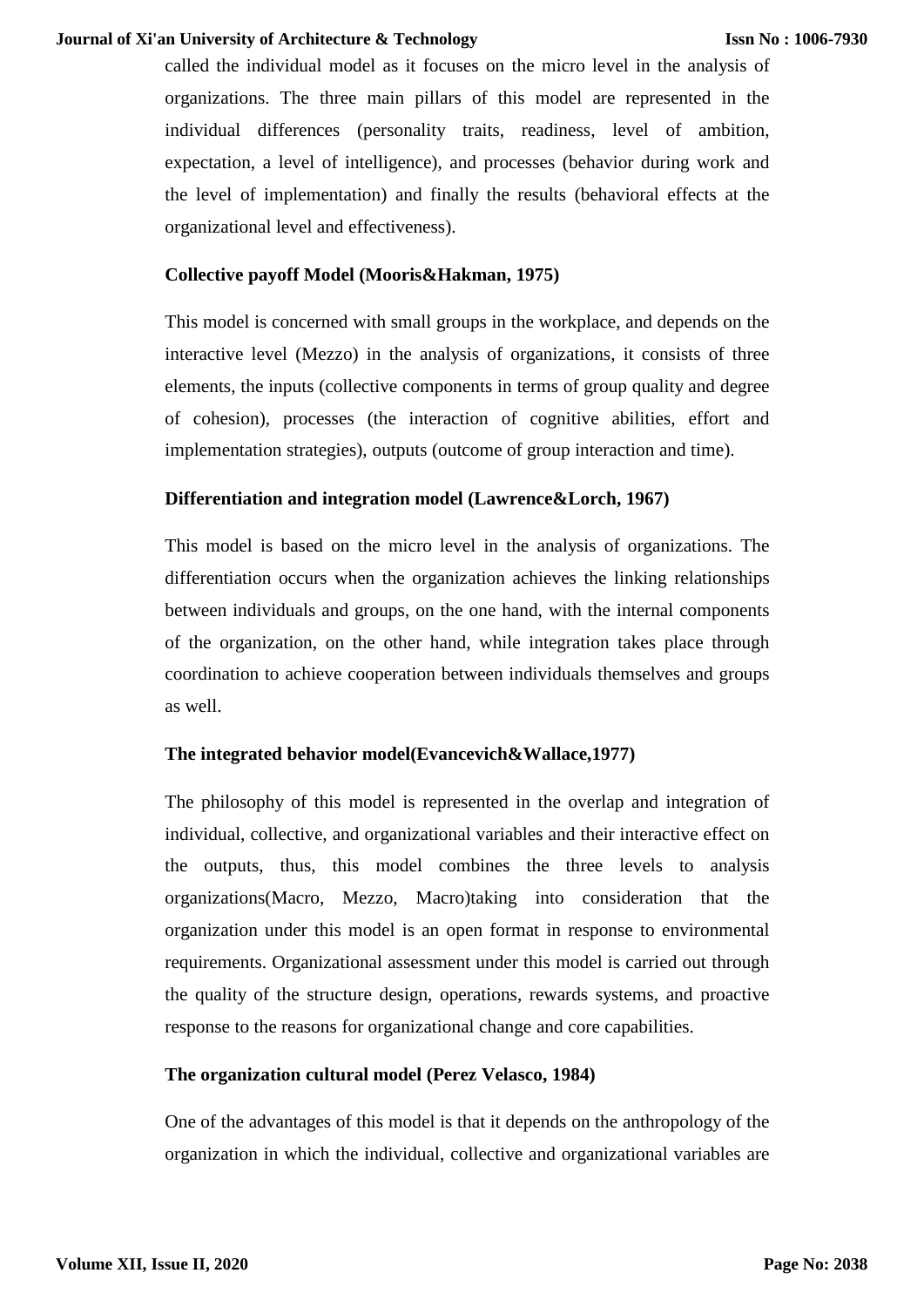integrated within a cultural mode that consists of three types of infrastructure systems: the first system is ideological, and it includes habits, beliefs, symbols, values, organizational inheritance and common language. As for the second system, it is the sociological one that includes the inter-relationships between individuals within the organization and at the formal and informal levels, positive rewards systems and the pattern of leadership. The third system is the technological that includes the quality of organizing the work, the requirements of ergonomics, the technology used and the degree of its development. This model indicates the inputs of energy, information, and resources and their impact on the organization's ideological, sociological, and technical contexts.

# *4-* **Organizational capacity**

The proposal to choose this approach came not randomly, but rather, based on the rational conceptuality and the extent of the compatibility with the conceptuality of organizational capacity that will be discussed in the following:- The research came in the conceptuality of organizational capacity for three important reasons. The first indicates that the organization or organizations are on the right track in investing their available energies that are represented one of the most important components of the critical success factors (CSFs),as for the second reason, it relates to the weakness or inability of the organization to invest its available energies. The third reason relates to the cognitive deficiency of departments on this concern. These reasons coincide closely with the main purposes of rationality represented in the ability to judge in determining the most methods to be used in managing organizations in light of environmental complications and scarcity of resources.

The origin of the word energy is Greek (Energia) meaning ability to accomplish. Several studies, including a study (Vogel & Bruch, 2012), indicated that research in the field of organizational energy is relatively recent and relates to organizational structure and individual energy in addition to the work team capacity. The basis for energy being intangible, and thus the identification of its effects will be through certain behaviors represented by collective participation and the fusion of the individual in the group or working team through harnessing the body, passion and knowledge for this purpose.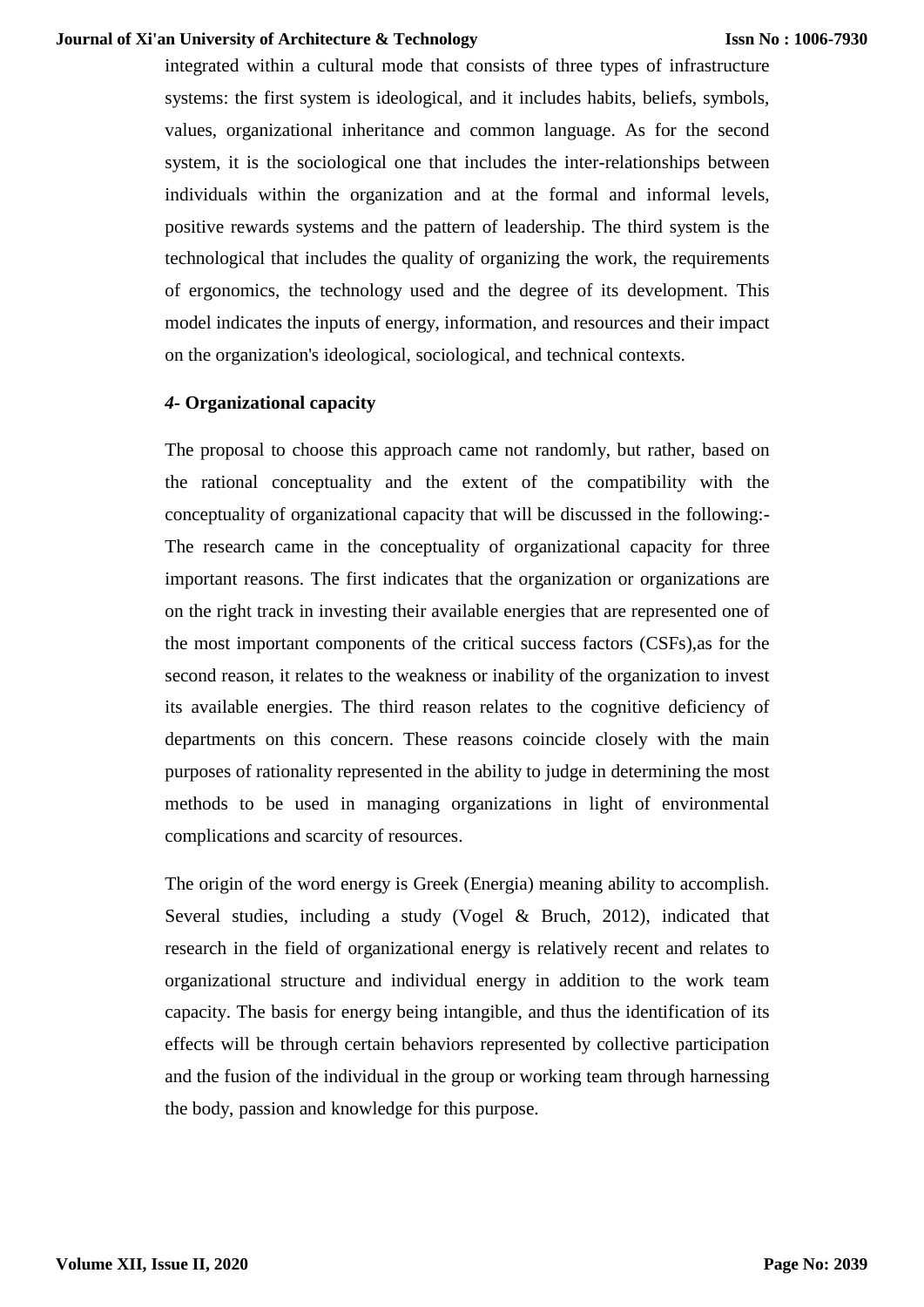There are three main interlocutors in that the subject of organizational capacity is specified and as follows:-

### **Conceptuality**

The linguistic side of the energy concept refers to capacity, portability or ability of assimilation. From the organizational side, it means a reflection and response to discreet organization models that emphasize relations of cooperation, trust and participation, as well as a source for a balanced and stable system. In this regard (Fioel, et.al, 2001, 42) indicates that energy is a benefit and privilege for those who possess it; it is a prestige in front of others that enables them to take decisions that are implemented by followers.(Kay, 2002, 10) believes that energy is a major source of excellence in competition, which is the effectiveness and delivery of the product on time and contributes to reducing costs compared to competitors due to superiority in quality and design.

The view of energy of (Weelen& Hunger, 2010, 186) was as a set of distinct capabilities that spreads across departments of the organization and that enables work to superiority and excellence.

## **Techniques**

It means the methods by which the organization can exercise its roles in a manner consistent with the goals by rationalizing the system of incentives and preventing the emergence of destructive types of conflicts and affecting on the tendencies and trends of individuals (Quin&Mckenna, Eugene, 2000, 415).

In this regard, important topics will be:-

- Competition - means decisive and swift action, eliminating unwanted behaviors, and focusing on the most important topics.

-Collaboration - Finding unified solutions, deepening the spirit of commitment, and merging interests, conflicting and compatible views.

-Avoidance - avoiding hasty decisions and insulting individuals' perceptions in the existence of appropriate opportunities and interests in trivial matters.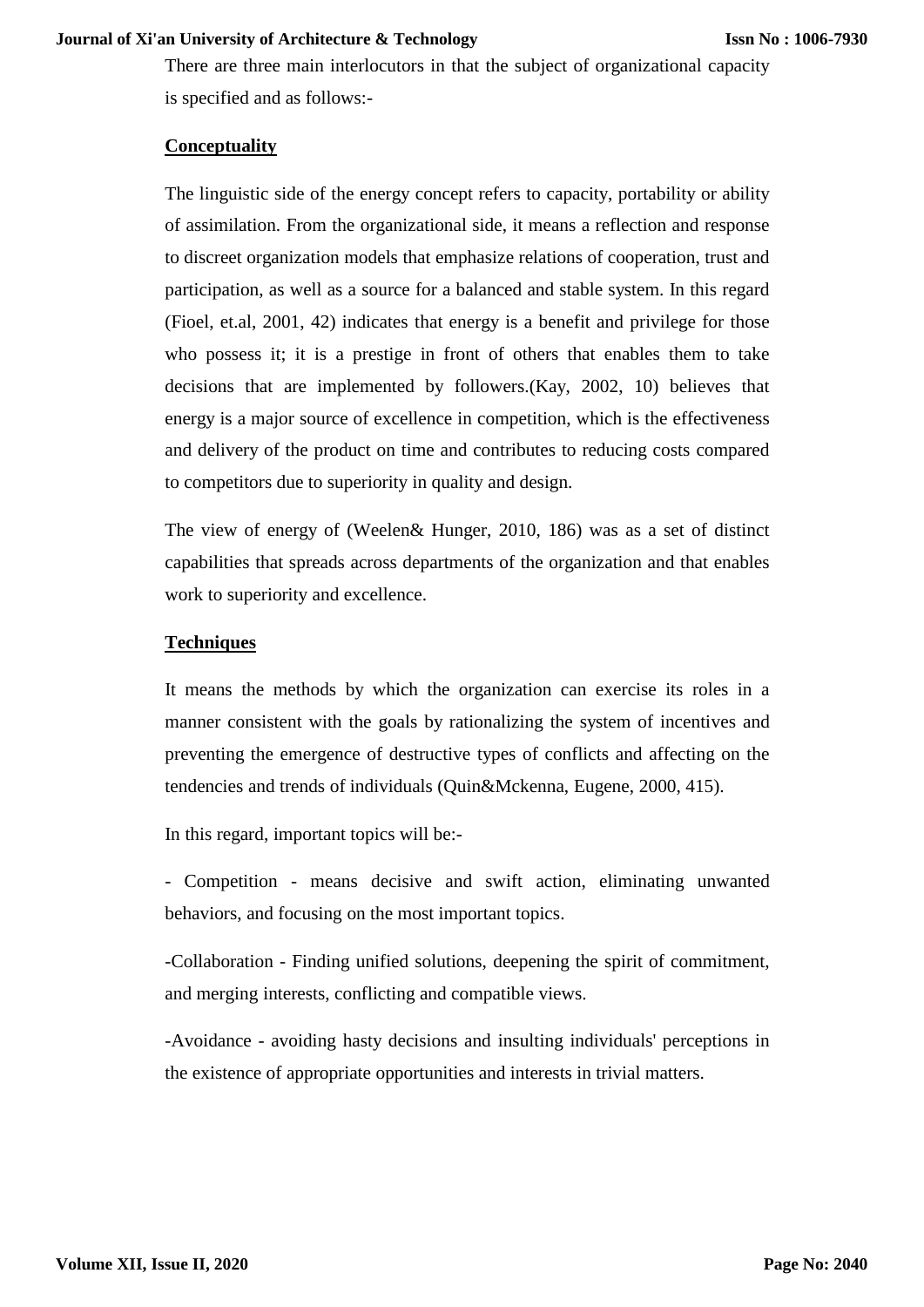- Convenience - enhancing the social construction of future issues, reducing uncertainty, and achieving harmony between different administrative levels and learning from mistakes.

- Settlement – committing to common goals, providing a strong support for creators, and brilliant maneuver.

### *Domains*

It means the aspects that express the effect of the energy that can be touched through it, as follows:-

# *Sustainable Change*

The unannounced emergence of the meaning of sustainable change was within the TQM literature (Harrington, et.al, 2015, 1), through the desire of Toyota to maintain its trade brand from aging and the ongoing search for potential manufacturing errors, here, the importance of proactivity and its direct impact on the company's strategic initiative has emerged for the purpose of maintaining and enhancing the market share.

The five steps to achieving sustainable change are:-

## **A. Establishment of value in the long run**

The concept of establishing value is linked to the system of prevailing beliefs in the organization, which would refine the behavioral habits of individuals and make them pouring in the interest of succeeding the desired change. The longterm value system provides a pre-induction of customers' needs and desires at the same, and which ensures compatibility with their cultural system.

## **B.experiment with new behaviors**

One of the main goals of sustainable change is to search for convergence or conformity (Fit) with the customer's convictions, and this is what requires continuous learning and re-learning in order to diagnose the wrong behaviors that make the customer an enemy of the company. In the field of administration, this means entering the customer's mind and providing an unexpected service or product.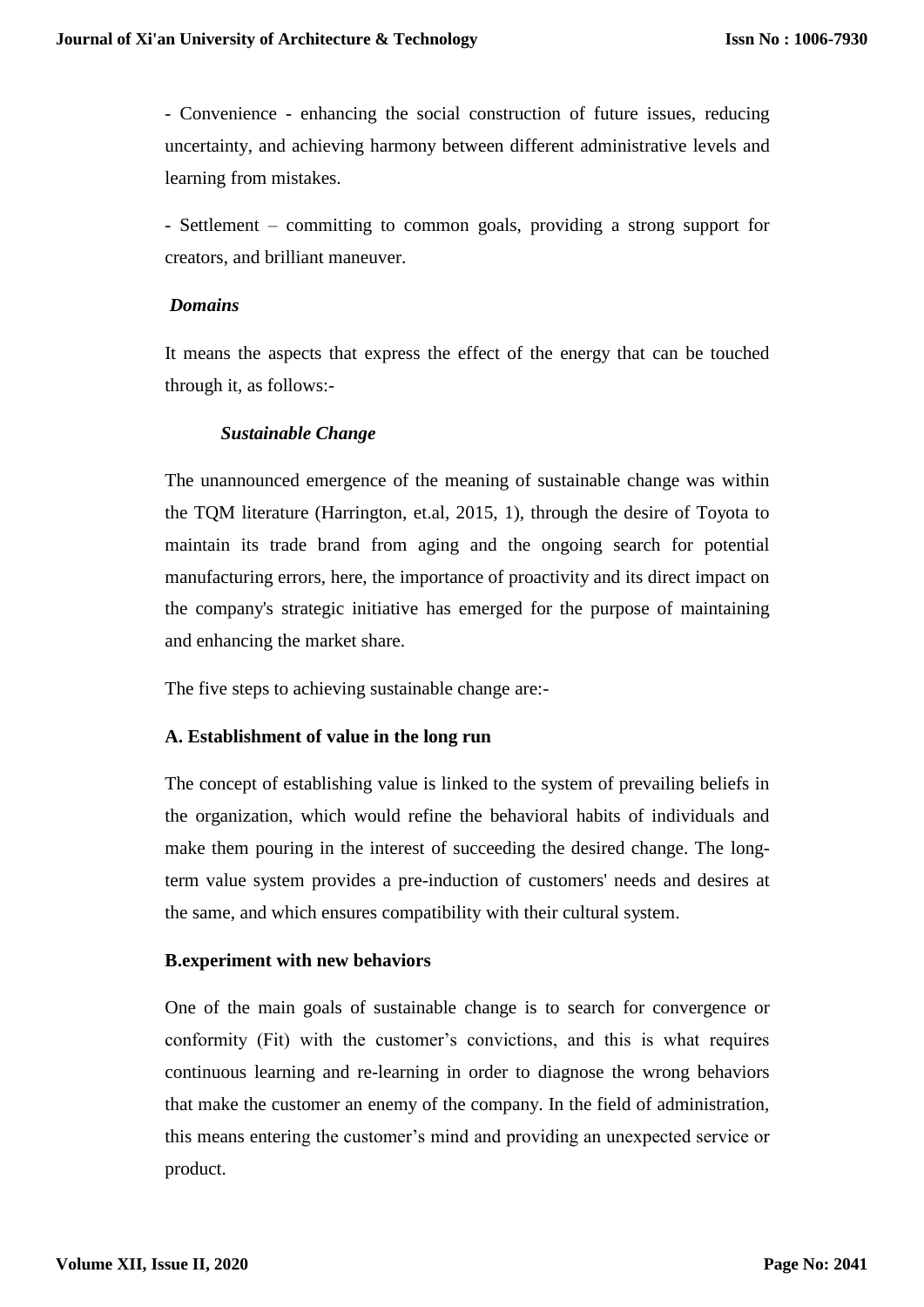### **C. Testing new behaviors in different situations**

Reaching a definition of new behaviors at work, it requires testing them consistently in various circumstances or situations, and this would arrive at an accurate identification of organizational behavior that suits what is and what should be at the same time. This duality signifies the high readiness of all managerial levels to work in a high flexibility, with environmental requirements, customer needs, and enhancing the best use of resources by utilizing them in the idealistic form through realistic and viable options.

### **D.Identify relationships in feedback loop**

It is evident that change does not happen from a vacuum, and there must be clear necessities for this and this can only happen through the quantity and type of feedback from customers, suppliers, government, and stakeholders on the performance of the organization represented by its outputs. The accurate and careful assimilation of feedback details represents the great incentive for the organization in making the necessary adjustments in its decisions and operations to satisfy the bodies with which the organization deals and benefits from its services, and this requires flexibility of the structure, equitable distribution of resources, and a strong organizational culture, with reference to the importance and necessity of publishing the changes that are being made for everyone to see, and thus be a realistic and practical evidence of the degree of organizational readiness to make the change in all circumstances.

#### **The Approaches Assessment**

Through a review of the main aspects of these approaches, their coincidence is very noticeable with the Hidden signals.The intellectual models of these approaches agree on the necessity of finding firm rules for organizational behavior and methods of work based on scientific knowledge in order to achieve the best level of organizational effectiveness represented in the quality of the outputs and avoiding randomness in the organizational processes. The strength of the models constituting this approach is that it is a means of discovering facts and not a required aim in itself.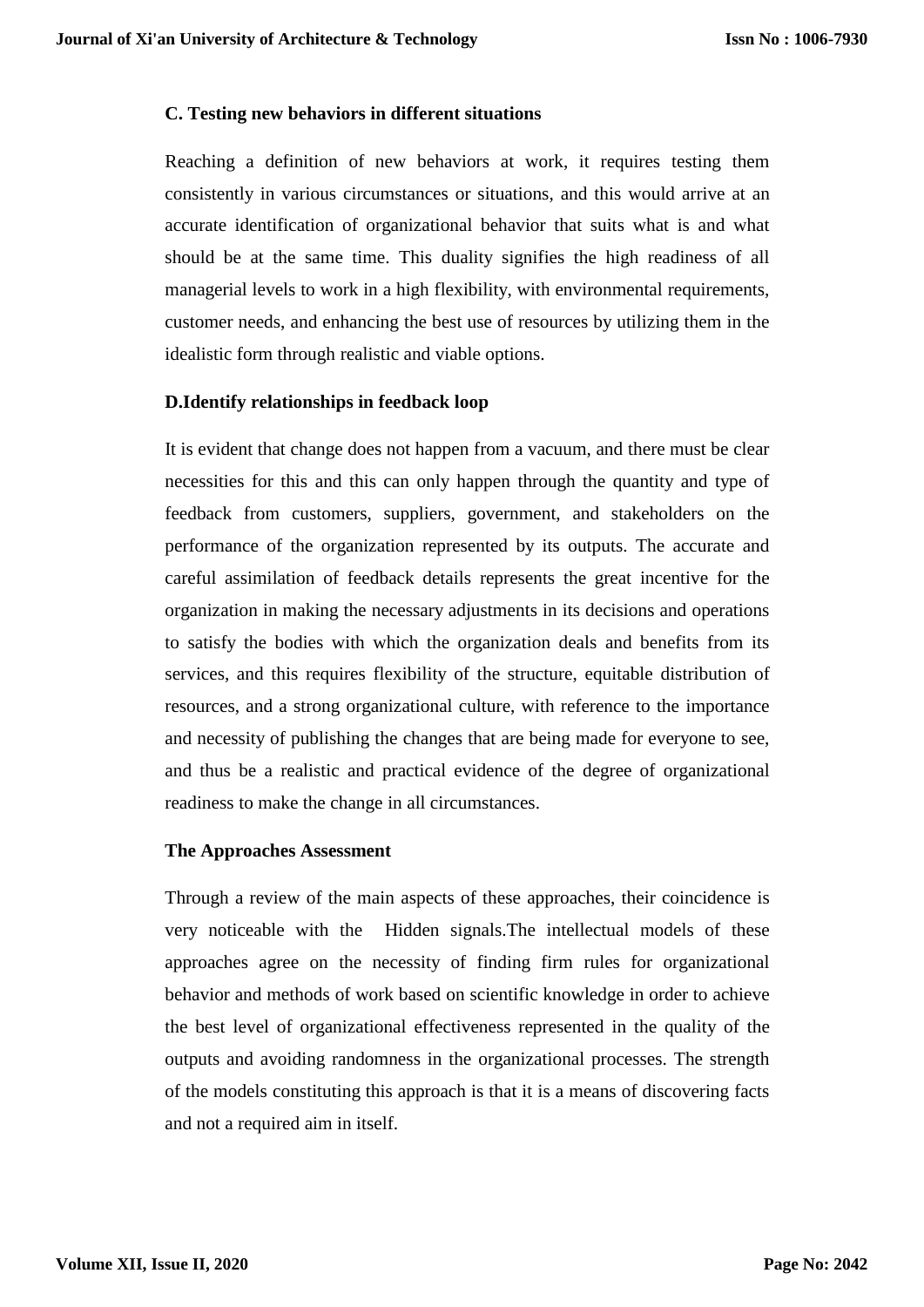#### **Recommendation**

Through an extensive review of the concepts of the Hidden Signals and the proposed approaches to it by the researcher, this term is evident essentially in administrative thought in general and in organizational thought in particular, and the installation of this term philosophically and practically, so the urgent need to form a contemporary concept of it that takes into account developments and modernity in theories of organization and highlighting the role values and patterns of thinking and the embodiment of modern management concepts that target the individual, the organization and society at the same time, and this is what produces behavioral and intellectual patterns that contribute to drawing new and effective paths to competition, survival and growth, and in a manner appropriate to the privacy of the environment, in which organizations operate.

### **REFRENCES**

**-**Al -Jobori,Hayder,2019,Strategic Leadership and its Impact in Investing the Weak Signals to Avoid the Strategic Drift, An Analytical Study,thesis,Univesity Of Kufa,Iraq,70.

**-**Barringer,G, Rebuke and Ireland, R, 2008, Duare Entrepreneurial Successfully Launching New Ventures, 2ed, Prentice Hill, 6-8.

**-**Barney,J.B;Arikan,A,M,2001,The resource -Based View: Origins and Implication, Hand Book of Strategic Mnagement,Oxford:Blackweel,124-29.

**-**Cooper,G;1998,Research in to Cognitive Load Theory and Instructional Design at UNSW,4.

**-**Derbyshire,J,2016,The Implication s,Challenges and Benefits of A Complexity Oriented Futures Studies. Futures,77,45-8.

 **-**Ericson, Joel Thunberg, Nils, 2006, Resources and Entrepreneurial Orientation Empirical Findings From the Footwear Industry of Srylanka,Master Thesis within Business Administration ,Junketing International Business School ,Junketing University,15.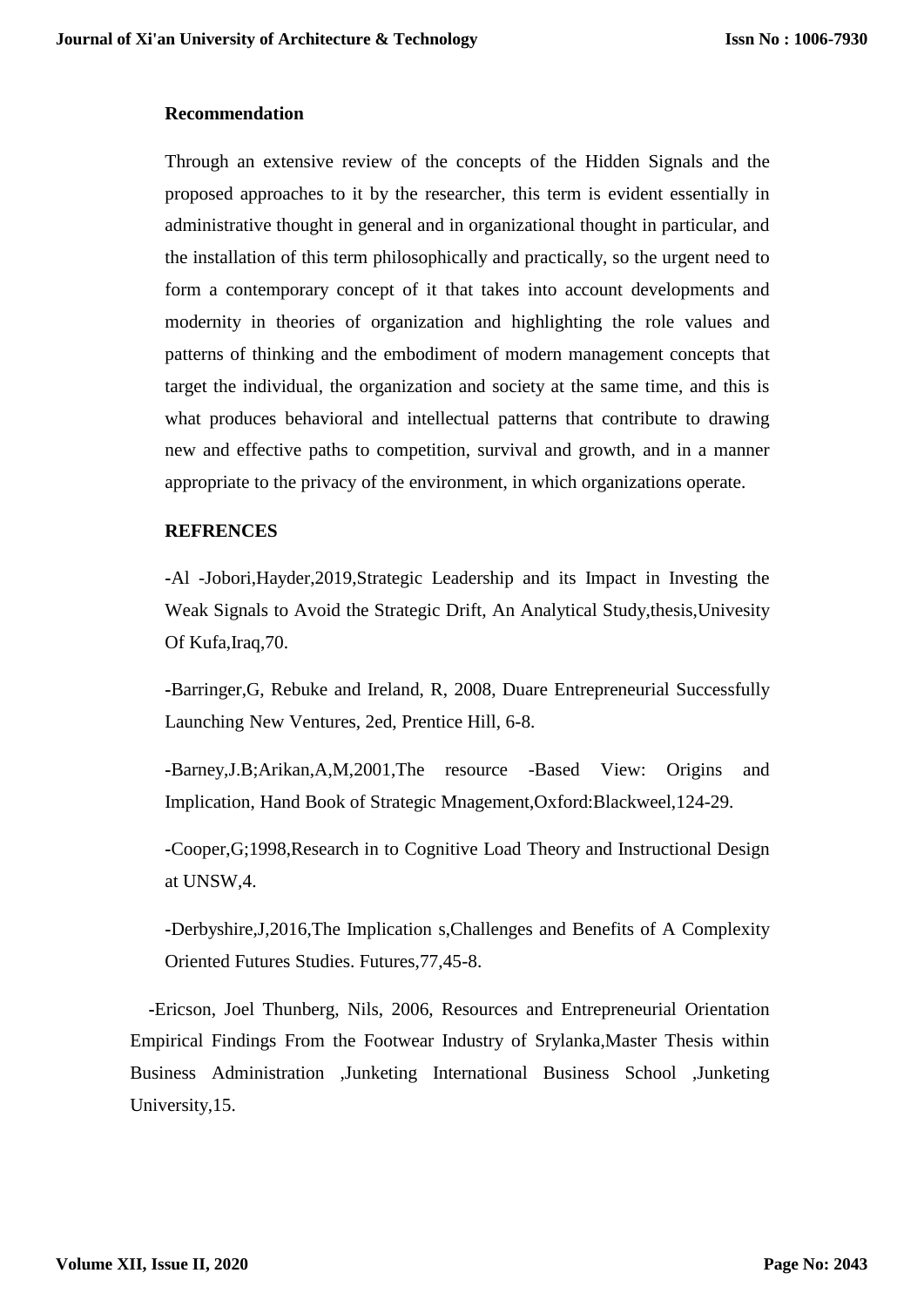**-** Fiol,C.M&Connor,E.j&Aguinis,H.,The Development and Transfer of Power across Organizations Levels, Academy of Management Reviewe,vol(29),42.

**-**Hellriegle,Don.,Solcum J ohn&Woodman,Richard,1989,Organizational Behavior,St,Paul,West Publishing CO.,62.

 **-**Gerth, H,&Mills,C,(Eds),1976,From Max Weber :Essay in Sociology, New York, Oxford University Press ,214-16.

**-K**lein,pete G;Barney,Jay,B.&Foss,Nicolas,J.,2012,Strategic Entrepreneurship ,Encyclopedia of Management Theory,New York;Sage,Forthcoming,1.

**-**Kolb **,David,**A.,Osland Joyses,M.,1995,Organizational Behavior,New jersy Prentice- Hall,inc.

**-**Kotro,T,Lindh,Knuutila,T,Hiltunen,E,2009,,How to Analyze Various Consumer Data in the Future ,Conference Future of The Consumer Society, May 28th-29th,Tampere Finland,135-38.

**-**Kraus,Sascha;Kuranen,Reschke;Carl,Henning,2011,Identification of Domains for a New Conceptual Model of Strategic Entrepreneurship Using the Configuration Model Approach,Mnagement Review ,Vol 3,NO.1,1-3.

**-**Lester,D,&Yang,B.,2009,Two Sources of Human irrationality: Cognitive Dissonance and Brain Dysfunction, Journal of Socio-Economic,38(4),658-62.

**-**Mehrabanfar,E,2014,Wild Cards Application in Future Studies, International Journal of Modern Management ,1(8),212-3.

**-**Mndoca,S;Cardoso,G;&Caraca,J.(2012),The Strategic Strength 0f Weak Signals Analysis .Futures,44(3),220.

**-**Nikander,I.O,2002,Early Warnings : A Phenomenon in Project Management ,Doctoral Dissertation in Technology Science,Departement of Industrial Engineering and Management ,Helsinki University of Technology -Finland,5.

**-**Perez Velasco: 1985, Organizations Psychology,(Ed),Spain Psychology Org, ,Madrid(6),33.